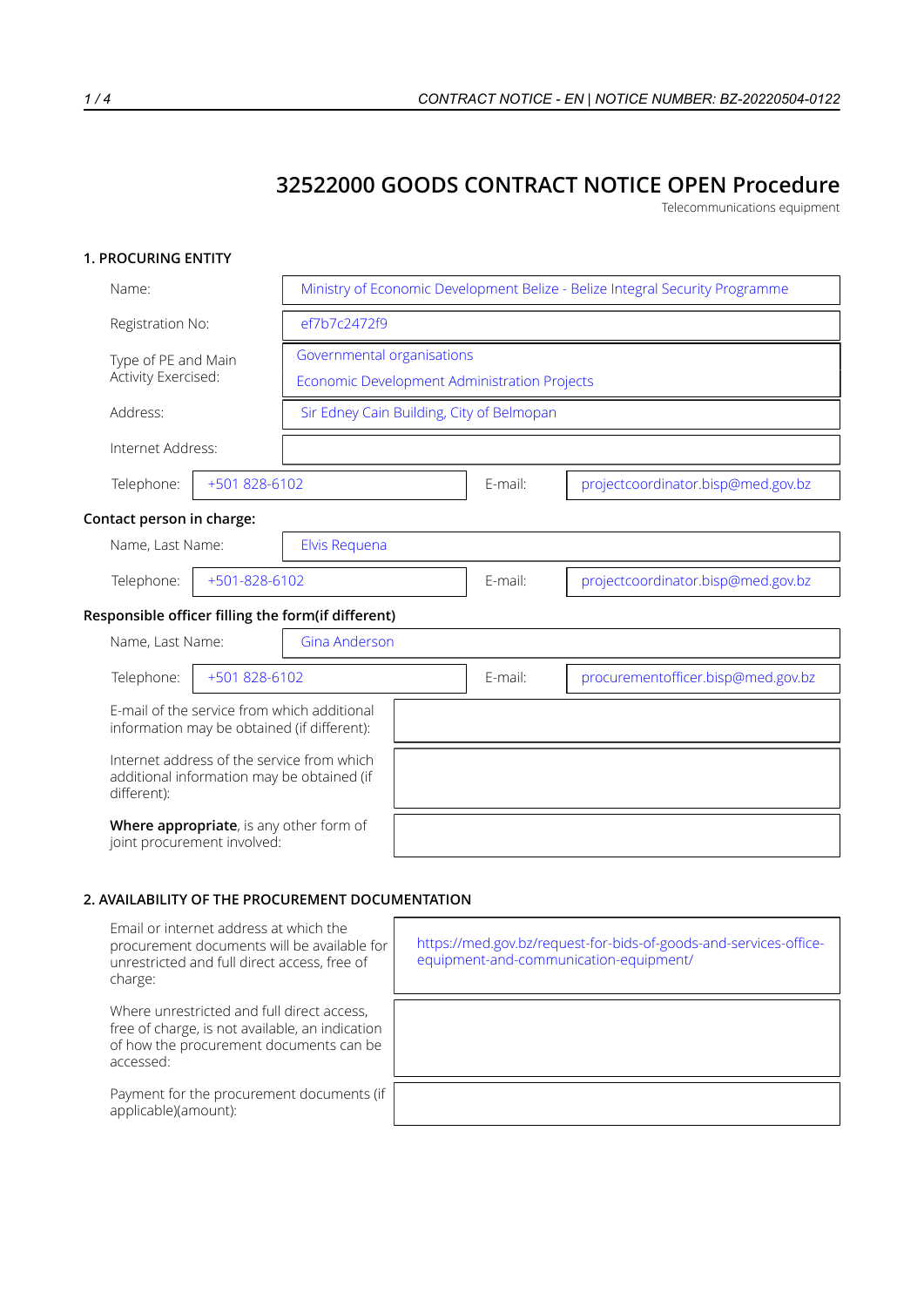## **3. PROCUREMENT NUMBER**

Procurement Number: CABEI-G-003-2147/2022

## Where the contract is divided into lots, the information in points 4 to 13 shall be provided for each lot.

#### **4. DESCRIPTION OF THE PROCUREMENT**

Nature and quantity of goods (short description of contract). Where appropriate, description of any options

Acquisition of Communication Equipment for Price Barracks, Fairweather Camp, Belizario Camp, Air Wing and Eyles Camp (Belize Defence Force).

#### **5. CPV CODES**

Additional CPV Codes (if necessary): Supplementary CPV codes (if necessary):

Main CPV code:  $\sqrt{32522000}$  - Telecommunications equipment

## **6. ADDRESS FOR THE PLACE OF DELIVERY**

1904 Constitution Drive, 2nd Floor, Belmopan City

**7. ESTIMATED VALUE OF THE CONTRACT(this information shall not be published):**

#### **8. VARIANTS ADMITTED**

| $\bigcirc$ yes | $\odot$ no                              |        |            |  |
|----------------|-----------------------------------------|--------|------------|--|
|                | 9. PLANNED TIME FRAME FOR DELIVERY:     |        |            |  |
| From:          | 01/07/2022                              | To:    | 01/11/2022 |  |
| Or             |                                         |        |            |  |
|                | Duration:                               | months |            |  |
|                | <b>10. CONDITIONS FOR PARTICIPATION</b> |        |            |  |
| <b>None</b>    |                                         |        |            |  |

Including: a list and brief description of criteria regarding the personal situation of tenderers that may lead to their exclusion and of qualification (selection) criteria; minimum level(s) of standards possibly required; indication of required information (self-declarations, documentation).

#### **11. WHERE APPROPRIATE, PARTICULAR CONDITIONS TO WHICH PERFORMANCE OF THE CONTRACT IS SUBJECT TO:**

 $\sqrt{ }$ 

# **12. CRITERIA TO BE USED FOR AWARD OF THE CONTRACT OR CONTRACTS.**

Most Economically Advantageous Tender

13. INDICATION OF THE POSSIBILITY OF BIDDING FOR ONE, FOR SEVERAL OR FOR ALL OF THE LOTS; INDICATION **OF ANY POSSIBLE LIMITATION OF THE NUMBER OF LOTS THAT MAY BE AWARDED TO ANY ONE BIDDER:**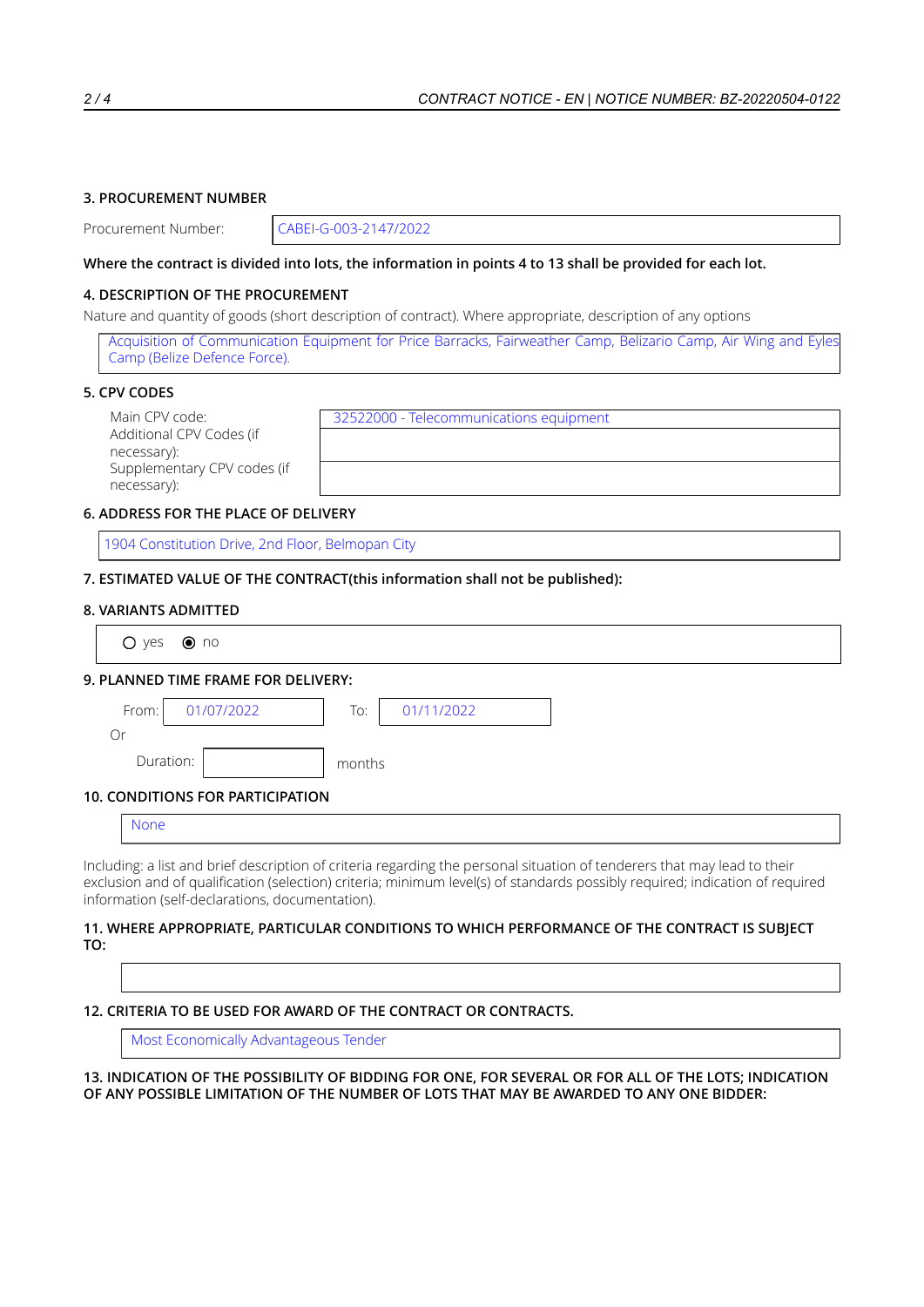| Bids per Participant:              | O One<br>O Several<br>$O$ All |
|------------------------------------|-------------------------------|
| Awards per Successful Participant: | O One<br>O Several<br>$O$ All |

## **14. TIME LIMITS for receipt of tenders**

01/06/2022 09:00

## **15. TIME LIMIT FOR RECEIPT OF CLARIFICATIONS**

16/05/2022 09:00

# **16. ADDRESS TO WHICH TENDERS SHALL BE TRANSMITTED**

| Address:  | 1904 Constitution Drive |
|-----------|-------------------------|
| City:     | Belmopan                |
| ZIP Code: |                         |
| Country:  | <b>BZ</b>               |
| URL:      |                         |

#### **17. TENDER OPENING**

Duration during which the tenderer must maintain its tender. Duration (in days):

Date for the opening of tenders:

Time for the opening of tenders:

Place for the opening of tenders:

Persons authorized to be present at such opening

| 31                                                                                                                                                                                                                                                            |
|---------------------------------------------------------------------------------------------------------------------------------------------------------------------------------------------------------------------------------------------------------------|
| 01/06/2022                                                                                                                                                                                                                                                    |
| 09.15                                                                                                                                                                                                                                                         |
| Belmopan City, Belize                                                                                                                                                                                                                                         |
| Legal representative of Bidders and representatives of the<br>Belize Integral Security Programme (BISP) and 3 members of<br>the Evaluation Panel (Ministry of Finance, Ministry of Economic<br>Development, Ministry of National Defense and Border Security) |

## **18. LANGUAGE OR LANGUAGES IN WHICH BIDS OR REQUESTS TO PARTICIPATE MUST BE DRAWN UP**

| $\vert$ en $\vert$ nl $\vert$ fr |
|----------------------------------|
|                                  |

**19. NAME AND ADDRESS OF THE BODY RESPONSIBLE FOR REVIEW AND, WHERE APPROPRIATE, MEDIATION PROCEDURES. PRECISE INFORMATION CONCERNING DEADLINES FOR REVIEW PROCEDURES, OR IF NEED BE, THE NAME, ADDRESS, TELEPHONE NUMBER, FAX NUMBER AND EMAIL ADDRESS OF THE SERVICE FROM WHICH THIS INFORMATION MAY BE OBTAINED (IF APPLICABLE).**

Evaluation Panel comprises of : Ministry of Economic Development